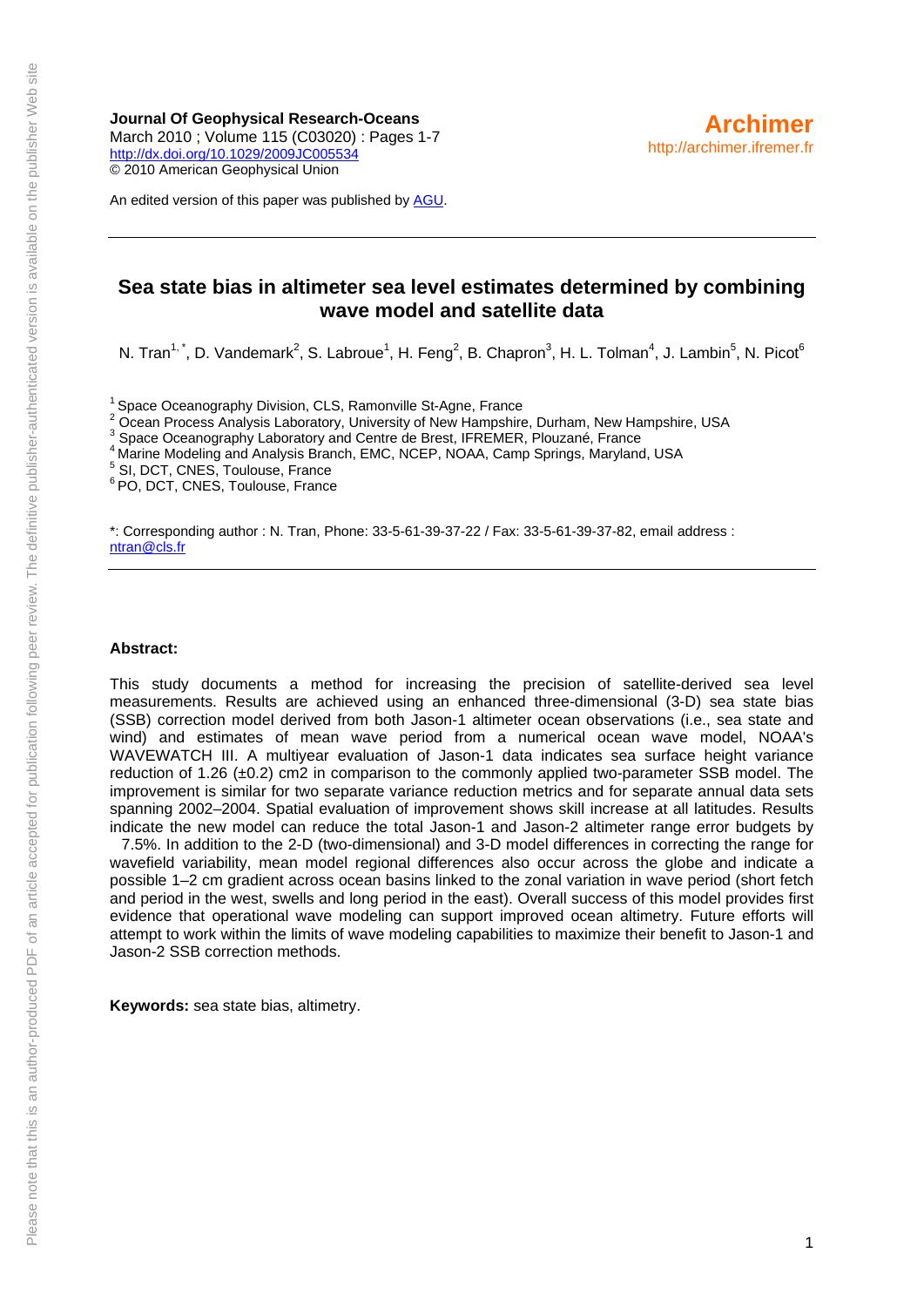# **1. Introduction**

 The sea state bias (SSB) in ocean altimetry refers to the cm-level range adjustment applied to improve satellite radar estimation of mean sea level. The first-order SSB predictor,  $\varepsilon$ , is the height of the dominant gravity waves and can be written as  $\varepsilon(m) = \beta^*SWH$ , where SWH is significant wave height and where  $\beta$  is  $O(0.03$  or 3%). Most remaining variability and uncertainty in  $\beta$  resides in a term called the electromagnetic (EM) bias [e.g. Chelton et al., 2001], arising in simplest terms because the radar altimeter power backscattered from wave troughs is enhanced over that from wave crests.

Despite many field observation and modelling efforts, unresolved complexities in the interactions between radar scattering and gravity wave elevation and slope dynamics dictate the continued reliance upon empirical satellite-based SSB estimation to develop the operational models. These empirical formulations have been refined in the past decade using a nonparametric statistical estimation approach [Gaspar et al., 2002], but a recognized limitation is that the correction is solely determined by SWH and surface wind speed (U) data. These two variables are chosen pragmatically because they are readily obtained from the satellite altimeter itself. However, it is expected that SSB uncertainty can be lowered if additional and accurate information on the instantaneous surface wave field are obtained and applied as indicated by several non-satellite field studies [Millet et al., 2003, Melville et al., 2004]. This task is a key remaining challenge for SSB improvement.

This study presents a new multi-dimensional satellite SSB model where ocean wave period data are used within a three-input estimator. The mean gravity wave period (Tm) estimates come from a numerical wind-wave model, NOAA's WAVEWATCH III (NWW3) [Tolman et al., 2002]. The impetus for this approach stems from recent works examining NWW3 data application to the SSB problem [Feng et al., 2006; Tran et al., 2006]. In particular, Tran et al. [2006] showed that when using global satellite and wave model data, SSB estimation improvement is regionally obtained when using two different wave field statistical parameters. The first is the swell amplitude component of the total sea state  $(H<sub>swell</sub>)$  partitioned using Hanson and Phillips [2001] formulation and the second is the mean wave period defined as  $Tm = m_0/m_1$  (1)

 $m_x = \iint S(f, \theta) f^x df d\theta$  (2)

where m<sub>x</sub> represents the respective statistical moments derived from the directional wave elevation density spectrum *S* (f,  $\theta$ ), with frequency *f* and wave propagation  $d$ irection  $\theta$ . These findings were consistent with studies indicating that wave age, or the overall degree of wave development, measurably impacts the mean wave field steepness and hence the EM bias dynamics [Fu and Glazman, 1991; Minster et al., 1992; Glazman et al., 1996; Chapron et al., 2001; Millet et al., 2003; Melville et al., 2004].

A basic illustration of the Jason-1 altimeter range bias explained by the NWW3 mean wave period using on-orbit data is supplied in Fig. 1. It presents simple bin-averaged values of the altimeter sea level anomaly (SLA) data, without any SSB model correction (see Eq. 4), for a given (SWH, U) data subset with respect to Tm. Results show more than 3 cm of variation (i.e. 1% of SWH) across a wave period range of 6.5-9 s. Since the current working estimate of operational SSB model error is given as *O*(1%) [Chelton et al., 2001], this finding appears significant. A nearly linear relationship is displayed and the SSB magnitude is much larger for short period (associated to steeper young seas) than for long period (i.e. sinusoidal older seas) waves.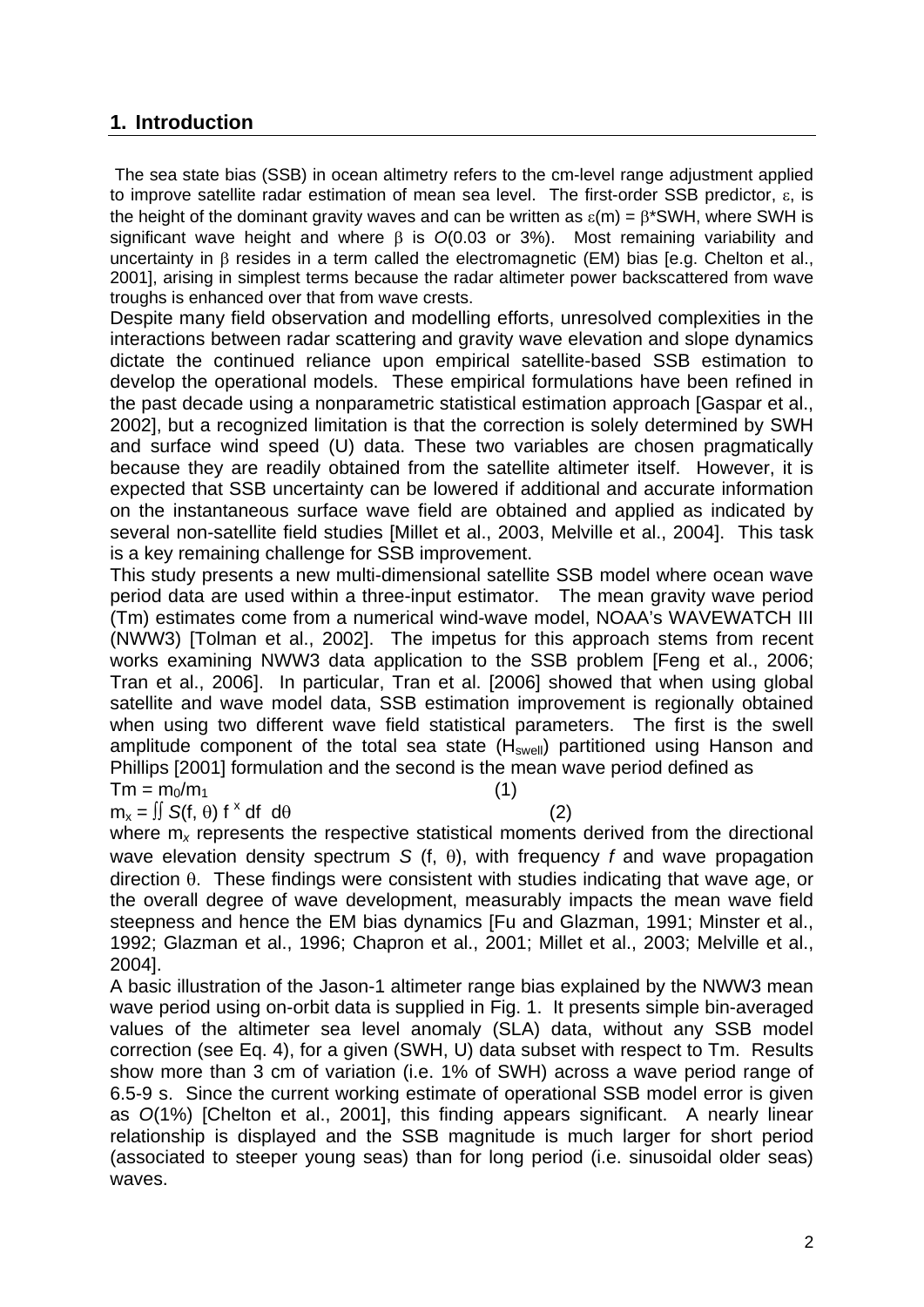While Tm is not the sole wave field statistic pertinent to gravity wave impacts on the altimeter electromagnetic bias, this study will focus on removing the observed Tm dependence by developing an empirical multi-dimensional SSB model. The central study objective is to quantify the positive impact that wave model data can have on altimeter sea level data quality by combined use of NWW3 and Jason-1 altimeter data. The new satellite correction model is developed using a known 2D SSB nonparametric estimation approach revised to include three terms (SWH, U, Tm). Its skill will be compared to that of the standard 2D model (i.e. based solely on SWH and U) developed in the same manner and with the same datasets.

# **2. Methods**

NWW3 was run on a global 1°x1° grid at a 6 hourly time step, without assimilation of altimeter wave height and forced with synoptic winds from the European Centre for Medium-Range Weather Forecasts (ECMWF). Further details about the combined NWW3 / Jason-1 dataset can be found in Tran et al [2006]. Changes in the modelling approach, compared to the one used in the 2006 study include extending the nonparametric statistical model to three dimensions and expanding model validation by adding an assessment that uses collinear (10-day) range measurement differences.

Following Labroue et al. [2004], we derive an on-orbit SSB model from the input data vector **x** using the formulation

 $\varepsilon = \varphi(\mathbf{x}, \theta)$  (3)

where  $\epsilon$  is the SSB (in cm),  $\omega$  is a mapping function, and  $\theta$  holds the scalar constants for the equation. A kernel smoothing nonparametric approach [Gaspar and Florens, 1998; Gaspar et al., 2002] is used to solve Eq. 3. Following recent studies [Vandemark et al., 2002; Labroue et al., 2004; Tran et al., 2006] we develop a solution for  $\varepsilon$  by directly relating the altimeter sea level anomaly (SLA) data, derived from a sea surface height (SSH') uncorrected for SSB, to input data vector **x** as

 $SLA(x) = SSH'(x) - MSL(x) = \varepsilon(x) + \sigma(x).$  (4)

MSL represents the mean sea surface level consisting of a decade-long average [Hernandez and Schaeffer, 2001] that enfolds both the geoid and mean dynamic topography while  $\sigma$  is a noise term combining all standard sea surface height correction errors (e.g. tides, high frequency barotropic effect, ionospheric delay, water vapor, etc..) plus the time-varying sea surface topography. The key assumption of this approach is that under sufficient averaging  $\sigma(\mathbf{x})$  will tend to zero for each specific combination (i) of the input variables leaving a direct relationship between the dependent data and  $\varepsilon$ . In our study, the vector **x** dataset is formed using millions of coincident samples of SWH, U and Tm; the first two variables taken directly from the Jason-1 altimeter and the latter from the wave model data interpolated in space and time to coincide with each altimeter measurement. The extension of a satellite based SSB NP solution to include a third input has not been accomplished before. However, increasing the input vector dimensions is straightforward [e.g. Millet et al., 2003] and primarily requires a computational increase and a sufficiently large amount of measurements. For this study the same local-linear kernel smoothing approach (including kernel and adaptive bandwidth) is kept from Tran et al. [2006] and the model now solved for the 3D vector **x**= (SWH, U, Tm). We developed a solution resulting in a 3D lookup table that describes the SSB behaviour over 0-13 m in SWH, 0-25 m/s in U, and 0-18 sec in Tm. Models were generated using one complete year of data, typically ~16 million samples, for each of the years: 2002, 2003, and 2004. Observed model differences between these solutions are small, below cm levels, and we principally discuss the year 2002 solution in this paper. Next, as a means to the most direct evaluation of improvement gained by extending the SSB model to higher dimensions, a benchmark 2D SSB algorithm is also computed based on the standard altimeter SWH and U inputs and from the same Jason-1 datasets and using the same NP methods.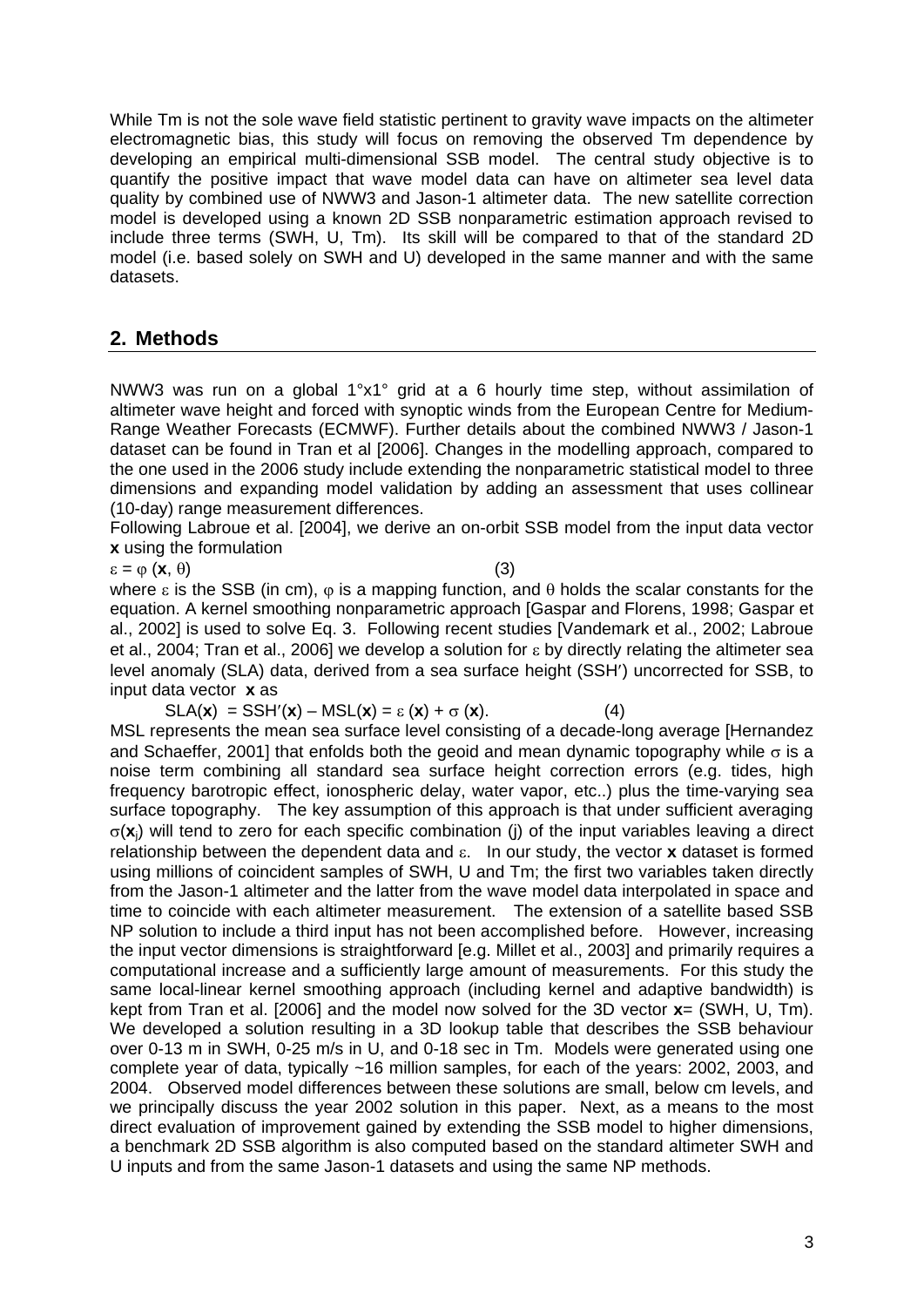Our use of the direct SLA method [Vandemark et al, 2002] as recalled in Eq. 4 does differ from the two alternative SSB approximation approaches. These methods use elevation differences calculated at fixed locations and between two successive satellite measurement times- over the Jason-1 10 day satellite repeat pass period for the collinear approach, and over shorter periods of 3 to 5 days for the satellite pass crossover approach [Labroue et al, 2004]. In these indirect calculation approaches, the relatively short time lapse between  $t_1$ and  $t_2$  and fixed location range differencing allows near isolation of the SSB as follows:

$$
\Delta \text{SSH} = \text{SSH}'_2 - \text{SSH}'_1 = \varepsilon (t_2) - \varepsilon (t_1) + \gamma \tag{5}
$$

Labroue et al. [2004] evaluates both the direct and indirect (SSH differences) methods to find similar SSB solutions are achieved even though the processes determining if  $\sigma$  and  $\gamma$  tend to zero are not equivalent. Based on that work, either approach is deemed reasonable for this study. Numerically, it is significantly more straightforward to implement the direct approach for NP estimation when including higher dimensional inputs and therefore this study uses the direct method.

The chosen approach for model comparison follows from Tran et al. [2006]. 3D model assessment against 2D and 1D SSB benchmarks will be performed using the recognized standard metric for comparing SSB models, i.e. calculation of the total variance reduction in the derived SSH after application of these specific SSB models. Results are gathered in Table 1. It is recognized that this test and the empirical methods for SSB modelling are each imperfect solutions for model determination and validation. For example, one disadvantage of the direct SSB model solution is the possibility that data sparseness in certain portions of the 2D and 3D input data domains will lead to ineffective removal of the dynamic topography under averaging in Eq. 4. While a full year of data is deemed adequate to create the direct SSB model for study objectives, we also address such concerns in two ways in the validation. First, the variance reduction metrics are evaluated over several complete-year data sets. This insures independence between the data used in SSB model creation and validation, i.e. the year 2002-version solutions are evaluated not only using 2002 measurements but also with 2003 and 2004 altimeter SSH data. Results from the 2004 version of the models are also provided for comparison. A second step is added both because of the familiarity in the SSB community of working with collinear and crossover differences and to expand confidence in validating this new three-input SLA SSB solution; we include a separate 2D and 3D model SSB assessment of the SSH variance reduction by using Eq. 5 with 10 day repeat pass Jason-1 difference data. This is a variance reduction calculation using the direct SSB model inserted into Eq. 5, not a calculation of yet another SSB model using collinear methods. If one observes relative consistency of results between these metrics then this provides further support that model inaccuracies lie significantly below the level of improvements gained. We note the primary study objective is to provide a method and solution for an improved SSB model and not to attain a final operational model validated under all conditions.

# **3. Results and discussion**

Range error related to wind and sea state dynamics as predicted by the new 3D Jason-1 altimeter model is shown in Fig. 2. This model is developed with one year of satellite and model data from year 2002. The corrections are presented as familiar 2D grids [cf. Gaspar et al., 2002] with contours given in cm. The fixed value of the third parameter for each panel in Fig. 2 is indicated in the caption. Shading denotes the available sample density across each 2D data domain. The left panel can be directly compared to the Jason-1 2D model in Labroue et al. [2004] (their Fig. 9) and agrees closely. The middle and right panels illustrate that SSB also varies systematically with Tm. The middle panel in the data-rich region shows a 3 to 4 cm variation versus Tm at a value of SWH=3.2 m, with bias magnitude decreasing as the wave period increases. This result is consistent with Fig. 1, and an *O*(1%) SWH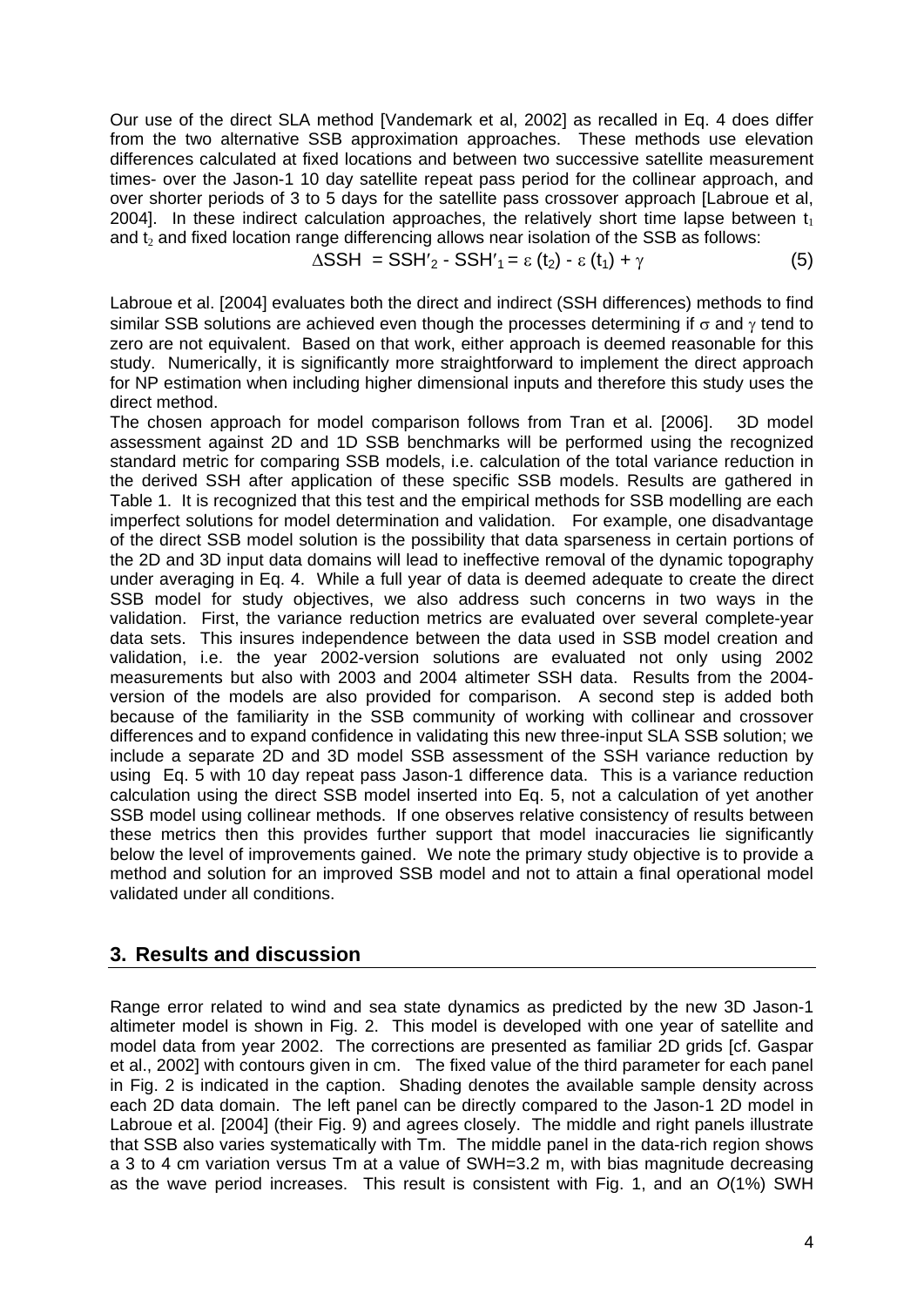variation is apparent at most SWH values in the middle panel. Nonlinear variation of the SSB versus dependent variables is evident in all panels and validates the use of the kernel smoothing model approach.

As with previous satellite sea state bias studies, we use altimeter sea surface height variance reduction metrics to assess model performance. The main objective is to determine if the 3D correction model is able to reduce variance in sea level measurements relative to the present-day standard 2D approach. For completeness, we present results from two different validation metrics – 1) variance reduction in the altimeter-derived sea level anomaly using candidate SSB models and 2) variance reduction in the 10-day differenced SSH obtained from along track satellite repeat passes (collinear differences, Eq. 5).

Results for one-year global estimates are provided in Table 1. For both methods, evaluations are performed after applying 1-, 2-, and 3D SSB model corrections. The explained variance is given with respect to a 1D benchmark SSB model [Tran et al., 2006] where positive numbers indicate enhanced magnitude in correction skill ( $cm<sup>2</sup>$ ). The 2D Jason-1 model is built using altimeter SWH and U as discussed earlier. As part of sensitivity tests for this study we have produced SSB models using one year of data from two separate years (2002 and 2004) and are evaluating them against data in years 2002-2004.

Model enhancement is most clearly seen in Table 1 by examining differences between the 3D and 2D variance reduction. Also provided are the total variance of both SLA and SSH differences without SSB correction and the variance explained by the 1D SSB model as reference marks. The change from 2D to 3D model consistently provides more than 1  $\text{cm}^2$ improvement with values as high as  $1.6 \text{ cm}^2$ . The improvements are nearly equivalent for SSB models developed using 2002 or 2004 data, with all values agreeing to better than 0.3  $\text{cm}^2$ . . The same holds for the absolute 2D and 3D SSB reduction values for the 2002 and 2004 models. The largest variability in the 3D-2D difference is from year to year, with 2003 SLA values being smallest, but these values remain above 1  $cm<sup>2</sup>$ . The average of the six values based on SLA (1.26  $\pm$ 0.2 cm<sup>2</sup>) translates to 1.12 cm in root mean square (rms) sea level estimate improvement as a result of this new model compared to a model developed using only SWH and U.

Note that differences between the two separate metric estimators across Table 1 (e.g. 2D SSB results across a given row) are assumed to be related to different yearly average of prevalent wind and sea state conditions but also to different mean values of SLA and collinear SSH differences over these three years. Since the interest is on relative SSB model performance within the separate metrics, the comparison results are consistent within each dataset.

Differences between these two variance- reduction metrics were expected since the variance of SLA and the variance of collinear SSH differences do not encompass exactly the same geophysical content. Collinear repeat pass SSH differencing removes some possible correlation between the suite of altimeter corrections, the dynamic topography, and sea state that are contained in the SLA estimator. Moreover, the absolute rms value at any location is much smaller than for the SLA and the relative SSB correction contributions (2D and 3D) may well differ and be enhanced in the collinear calculations. Table 1 shows that while the relative differences of 2D and 3D SSB impacts versus the 1D benchmark are slightly larger for the collinear versus the SLA metric, the row three average of 3D-2D differences (1.41 vs. 1.26  $\text{cm}^2$ ) are nearly equal and thus the positive impact of wave period data due to the 3D SSB model is unambiguous in both tests. Overall, while Table 1 data only provide simple single year estimates of performance, one sees that the 3D model consistently indicates positive impact and that results are nearly insensitive to changes in the data period used to train the model. Year to year variation in these results is slightly larger but this is still small (< 0.3  $\text{cm}^2$ ) compared to the improvement, and a likely source for these dynamics is temporal variability in the actual wind and wave fields in these years.

Fig. 3 expands beyond a single global value to further examine model performance. Results show variance reduction due to 2D and 3D SSB models versus the 1D benchmark with respect to latitude and using year 2004 collinear  $\triangle$ SSH Jason-1 measurements (from SSB models trained with 2002 data). It is apparent that the 3D model provides an enhanced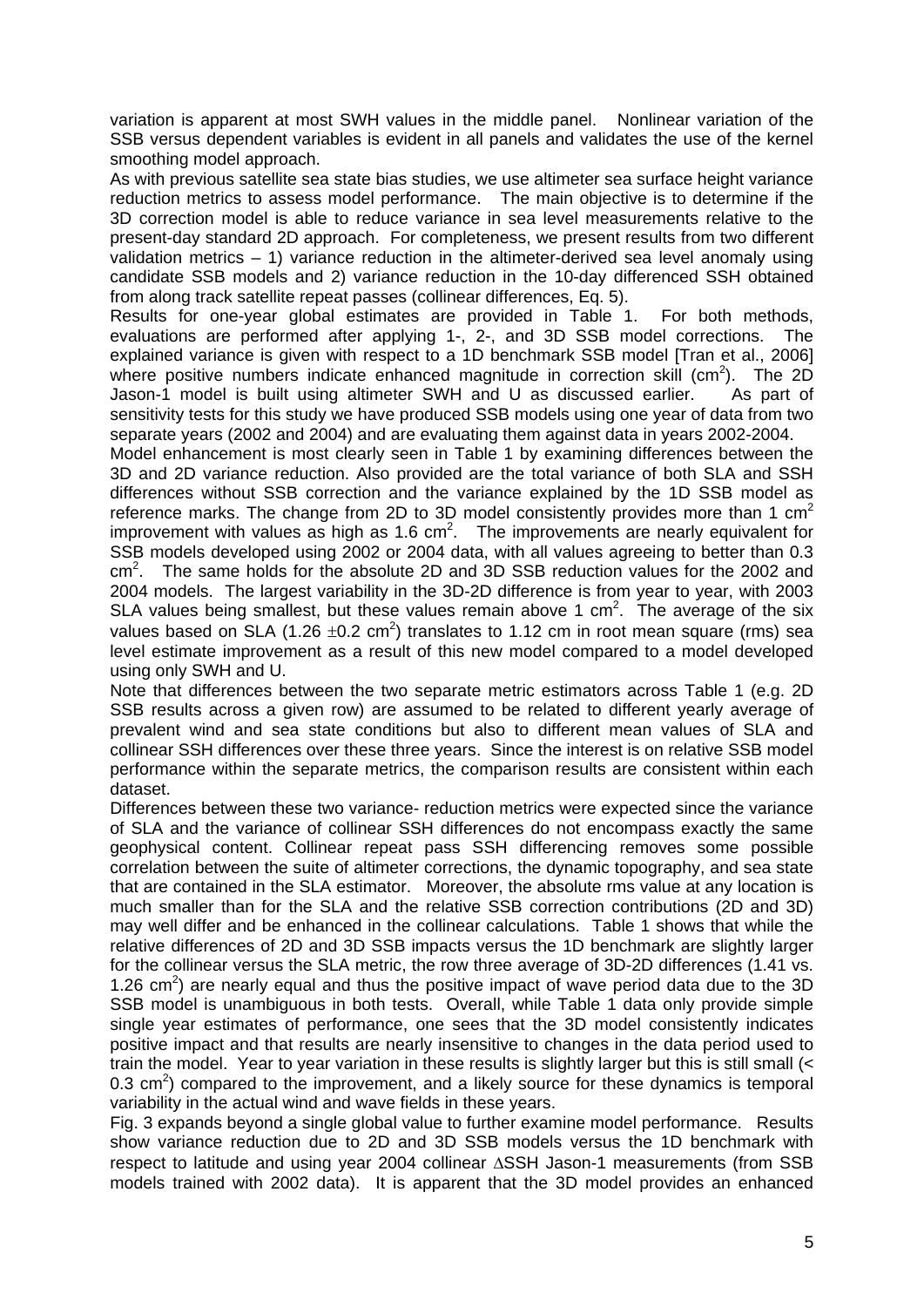correction at all latitudes. The improvement often exceeds 1.0  $\text{cm}^2$ , especially at high latitudes where SWH values are larger. Comparisons along latitude show that the 3D value is typically a factor of 1.4-1.6 greater than the 2D SSB explained variance. The improvement at all latitudes can be seen as a large improvement compared to any of the candidate 2D SSB models developed in Tran et al. [2006] (cf. their Fig. 4), thus demonstrating that retaining both the SWH and U from the actual altimeter and adding a wave model parameter into a 3D estimator leads to increased performance.

Results in Fig. 4 further illustrate the impact of Tm in the SSB correction showing a global map of annually-averaged differences between 2D and 3D SSB models, presenting both the mean and variance. Clear spatial patterns emerge. One sees highest positive mean differences can exceed 1 cm along the western edges of the ocean basins while negative values are found to the east. Nearly continuous zonal gradients are apparent across each ocean basin in both the mean and variance differences. We attribute these features to the zonal gradient in mean wave period distributions, with known dominance of long-period swell in the east and limited fetch and shorter-period waves prevailing in the west [Young, 1999; Chen et al, 2002; Tran et al., 2006; Alves, 2006]. This systematic variation in the wave period can be contrasted with the known meridional gradient in both wave height and wind speed where higher wind and waves most frequently occur at highest latitudes.

Results in Fig. 4 also highlight that one possible ramification of this 3D SSB correction would be the alteration of the mean sea surface [Hernandez and Schaeffer, 2001] and mean dynamic topography (MDT) [Rio and Hernandez, 2004] derived using long-term altimetry missions. These altimeter-influenced products assume that the 2D SSB model is accurate and is consistently applied within a multi-year average. Figure 5 provides one slice across the 3D-2D difference map of Fig 4a. Here one sees a nearly linear 1-2 cm difference between the 2D and 3D models across the middle latitude in the North Pacific and North Atlantic driven by Tm variation. A review of recent work attempting to measure the global MDT by combining surface current drifters, geoid measurements, and altimetry [Vossepoel, 2007; Maximenko et al., 2009] has shown: a) zonal SSH gradients are of order 80-200 cm across basin at middle latitudes in the northern hemisphere, and b) error in estimation methods are 4-5 cm rms in low current regions and 10-15 cm in higher current regions. The 1-2 cm cross basin gradient due to an SSB model change would then be *O*(1-2%) and this would be both in the MDT and in any derived meridional geostrophic current, and translates grossly in an absolute velocity error below 0.2 cm/s. Combining the small impact with the fact that this systematic 1-2 cm SSB effect lies well below the present MDT detection limits suggests these concerns are of second order at this time.

One further means to quantify this study's implication is to insert the average 1.12 cm rms improvement of Table 1 into the overall altimeter measurement error budget. The SSB uncertainty estimate used in these budgets is typically ~1% of SWH which translates to 2.3 cm of uncertainty at the global median SWH value of 2.3 m. While such a single number estimate does not fully enfold the global range of SWH and SSB dynamics that increase with latitude as in Fig. 3, a 1.12 cm reduction applied to 2.3 cm amounts to a 12.6% improvement. Table 1 of Vincent et al. [2003] calculates the Jason-1 altimeter range estimate uncertainty to be 2.95 cm rms at SWH=2 m. This includes ionospheric, atmospheric, and wave corrections. Inserting the SSB improvement into that budget lowers the total mark to 2.73 cm, a ~7.5% improvement in the total range measurement uncertainty budget. Note that use of filtered SWH when computing the SSB correction values in the operational chain would also reduce the amount of range estimate uncertainty coming from the SSB term. Indeed similarly to the dual-frequency ionospheric correction which is filtered over 100 km in the Jason-2 products, the along-track SSB values would be smoother. The SWH filtering could consists in alongtrack averaging of the 1 Hz SWH data over a 40-100 km (to be determined) ground segment in order to reduce sporadic noise in the SWH data which do not always look physical.

Finally, as another component of this investigation and while not shown here, a separate 3D SSB model was also developed by replacing Tm with a variable related to the amplitude of swell  $(H<sub>swell</sub>)$  defined as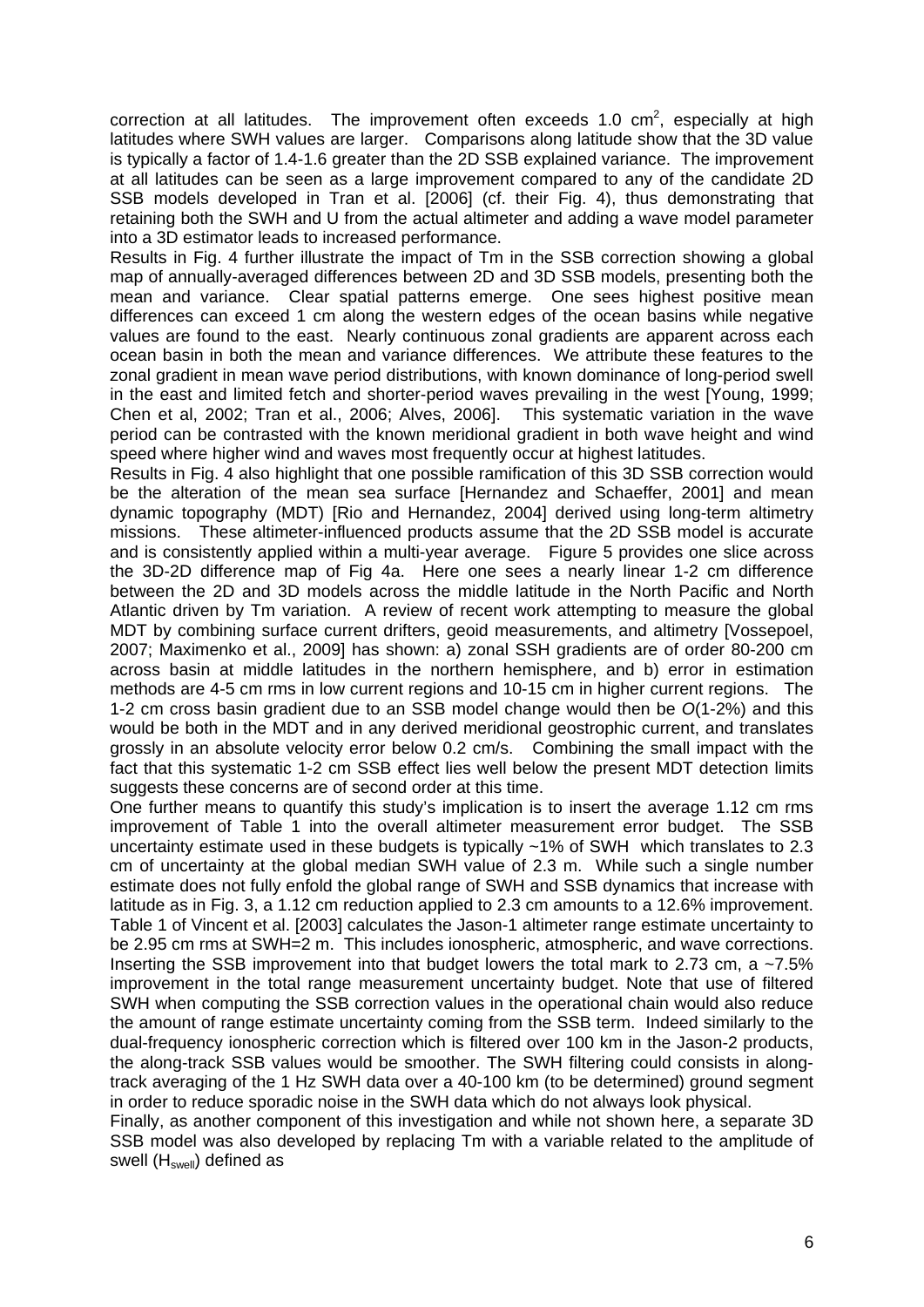$$
H_{\text{swell}} = 4 \sqrt{m_0 - \int_{f_{hp}}^{f_4} S(f, \theta) \, df \, d\theta} \tag{6}
$$

where  $f_4 = 0.4$  Hz and  $f_{ho}$  is the spectral frequency just below the wind sea spectral peak at the half power point in the wind sea spectral density [Hanson and Phillips, 2001].

This model was developed in part because of work in Tran et al. [2006] indicating that  $H<sub>swell</sub>$ data is another candidate for improved global scale SSB modelling. The swell-informed 3D model slightly but consistently outperforms this study's  $Tm$  3D model at latitudes below 20 $^{\circ}$ (improvement of  $0.1$ -0.3 cm<sup>2</sup>), but at high latitudes it underperforms and can even revert to 2D model levels. As evident in Table 1, 0.3  $\text{cm}^2$  is also near the confidence level of estimate evaluations. Still, the ubiquity and frequent dominance of swell in the tropics, its modelling, and its impact on the SSB should not be neglected. Future work will look at both higherdimensional SSB models and the possibility of more regionally focussed corrections. However, in keeping with the objective of this paper, we assert that the comprehensive and robust improvement obtained solely using Tm provides evidence that ocean wave model data, in this case longer wave information related to the mean spectral wavenumber <k>, can be used to improve the precision of altimeter sea level measurements.

#### **4. Conclusion**

This study was built under the assumption that the wave-dependent range bias in satellite altimetry can be improved by the inclusion of ocean wave field data taken from a global hindcast model. Mean wave period estimates from the NOAA's WAVEWATCH III windwave prediction system are combined with Jason-1 altimeter sea state and wind speed estimates to develop a new SSB model and quantify its impact. Results show reduced sea surface height variance both at global and regional scale. This is obtained when comparing to the accepted standard two-dimensional altimeter SSB correction that uses only altimeter measurements. Both the 2D and 3D models were produced using the same SLA data (year 2002 or 2004) and nonparametric estimation method to insure clear demonstration of wave model data impacts. Results of Table 1 and Fig. 4 indicate comprehensive improvement with a global 3D SSB model where a single value global variance gain estimate is 1.26  $(\pm 0.2)$  $\text{cm}^2$ , or 1.12 cm in rms. While this value may appear small, the average improvement is of order 0.13% in SWH (the global mode SWH is 2.3 m), a considerable value given that the two parameter model uncertainty is near 1% SWH. Moreover, as each of the precision mission ocean altimeter correction terms are refined, this *O*(1 cm) improvement is comparable to or greater than those recently achieved in revised orbits, water vapor, and high frequency barotropic model modifications [e.g. Beckley et al., 2007; Carrere and Lyard, 2003]. We estimate the improvement at 7.5% in the total range error for the Jason-1 altimeter and this should similarly apply for the presently orbiting Jason-2 altimeter. Perhaps most notably, this study provides a gain in global SSB variance reduction that has not been previously achieved through many attempts that have dealt solely with use of the two altimeter measurements of SWH and U.

There are several caveats to mention and key issues to address in the near future pertaining to this work. First, the error and resolution limitations of wave field estimates taken from a wave model must be recognized. For this study data set, the agreement between altimeter and wave model SWH was better than 0.2 m rms and for altimeter and model wind speed, better than 1.5 m/s rms. Validation of the full directional spectrum including swell mode amplitudes and directions are much harder to document and those aspects of the model more suspect [cf. Bidlot et al., 2007]. Thus an important near term issue is documenting uncertainty within SSB models and end product SSH data related to wave model uncertainty. And while the SSB approach here is primarily empirical, further sensitivity studies are underway to evaluate optimal use of wave field parameters from WAVEWATCH-III used in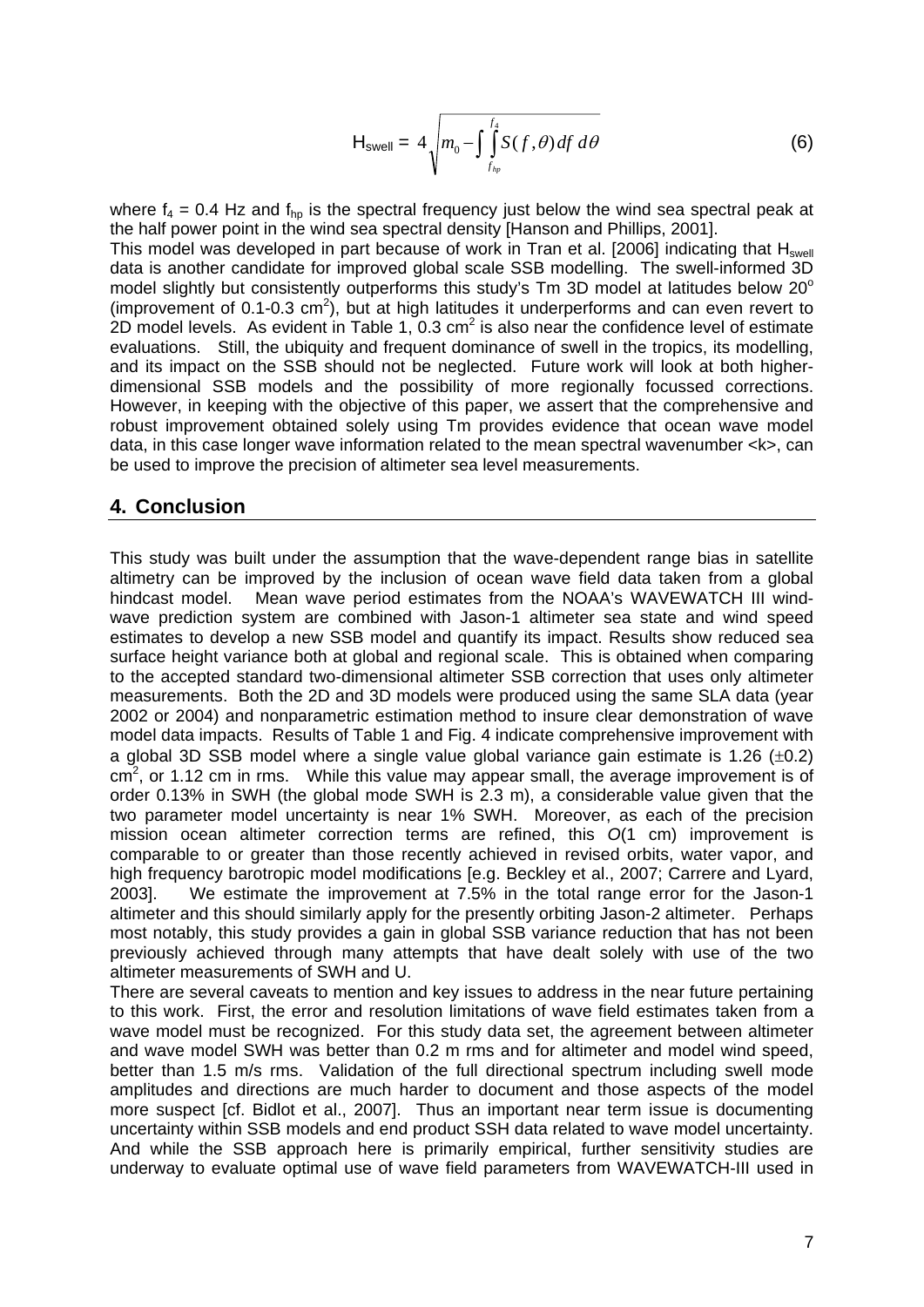3D and 4D SSB models including the mean wave number and swell field amplitude. Next, the direct or SLA bias determination method requires a significant amount of data increase in the data density (see Fig. 4) to assure model accuracy in data poor areas of the 3D domain. Therefore we are also developing revised numerical inversion methods to handle very large multi-year datasets spanning 2002-2009. Finally, the same methods need to be applied to the Jason-2 and Topex/Poseidon altimeter mission data to insure that this empirically derived SSB approach is applicable to all data sets that are central to the long-term ocean circulation and sea level rise observations that now extend from 1993 onward.

# **Acknowledgements**

The authors wish to thank the two anonymous reviewers who provided valuable comments that lead us to produce a significantly more comprehensive paper than originally submitted. This work was performed within activities supported by the Centre National d'Etudes Spatiales (CNES) in France and the National Aeronautics and Space Administration (NASA).

# **References**

Alves, J-H. G. M., Numerical modelling of ocean swell contributions to the global wind-wave climate, Ocean Modellling, 11, 98-122, 2006.

Beckley B. D., F. G. Lemoine, S. B. Luthcke, R. D. Ray, and N. R. Zelenka, A reassessment of global and regional mean sea level trends from TOPEX and Jason-1 altimetry based on revised reference frame and orbits, Geophys. Res. Lett., 10.1029/2007GL030002, 2007.

Bidlot J.-R., J.-G. Li, P. Wittmann, M. Fauchon, H. Chen, J.–M. Lefèvre, T. Bruns, D. Greenslade, F. Ardhuin, N. Kohno, S. Park, M. Gomez, Inter-comparison of operational wave forecasting systems, Proceedings of  $10<sup>th</sup>$  Int. Workshop of Waves Hindcasting and Forecasting, Hawaii, 2007.

Carrere, L. and F. Lyard, Modeling the barotropic response of the global ocean to atmospheric wind and pressure forcing - comparisons with observations, Geophy. Res Lettters, 30(6), 10.1029/2002GL016473, 2003.

Chapron, B., D. Vandemark, T. Elfouhaily, D. R. Thompson, P. Gaspar, and S. Labroue, Altimeter sea state bias: A new look at global range error estimates, Geophys. Res. Lett., 28(20), 3947-3950, 2001.

Chelton, D. B., J. C. Ries, B. J. Haines, L.-L. Fu, and P. S. Callahan, Satellite altimetry, in Satellite altimetry and Earth Sciences, Ed. Fu L. and Cazenave A., Int. Geophys. Series, 69, 1-131, 2001.

Chen G., B. Chapron, R. Ezraty, and D. Vandemark, A global view of swell and wind sea climate in the ocean by satellite altimeter and scatterometer, J. Atmos. Oceanic Technol., 19, 1849-1859, 2002.

Feng, H., D. Vandemark, Y. Quilfen, B. Chapron, and B. Beckley, Assessment of wind forcing impact on a global wind-wave model using the TOPEX altimeter, Ocean Engineering, 33, 1431-1461, 2006.

Fu, L., and R. Glazman, The effect of the degree of wave development on the sea state bias in radar altimetry measurement, J. Geophys. Res., 96, 829-834, 1991.

Gaspar, P., and J.-P. Florens, Estimation of the sea state bias in radar altimeter measurements of sea level: Results from a new nonparametric method, J. Geophys. Res.,103, 15,803-15,814, 1998.

Gaspar, P., S. Labroue, F. Ogor, G. Lafitte, L. Marchal, and M. Rafanel, Improving nonparametric estimates of the sea state bias in radar altimetry measurements of sea level, J. Atmos. Oceanic Technol., 19, 1690-1707, 2002.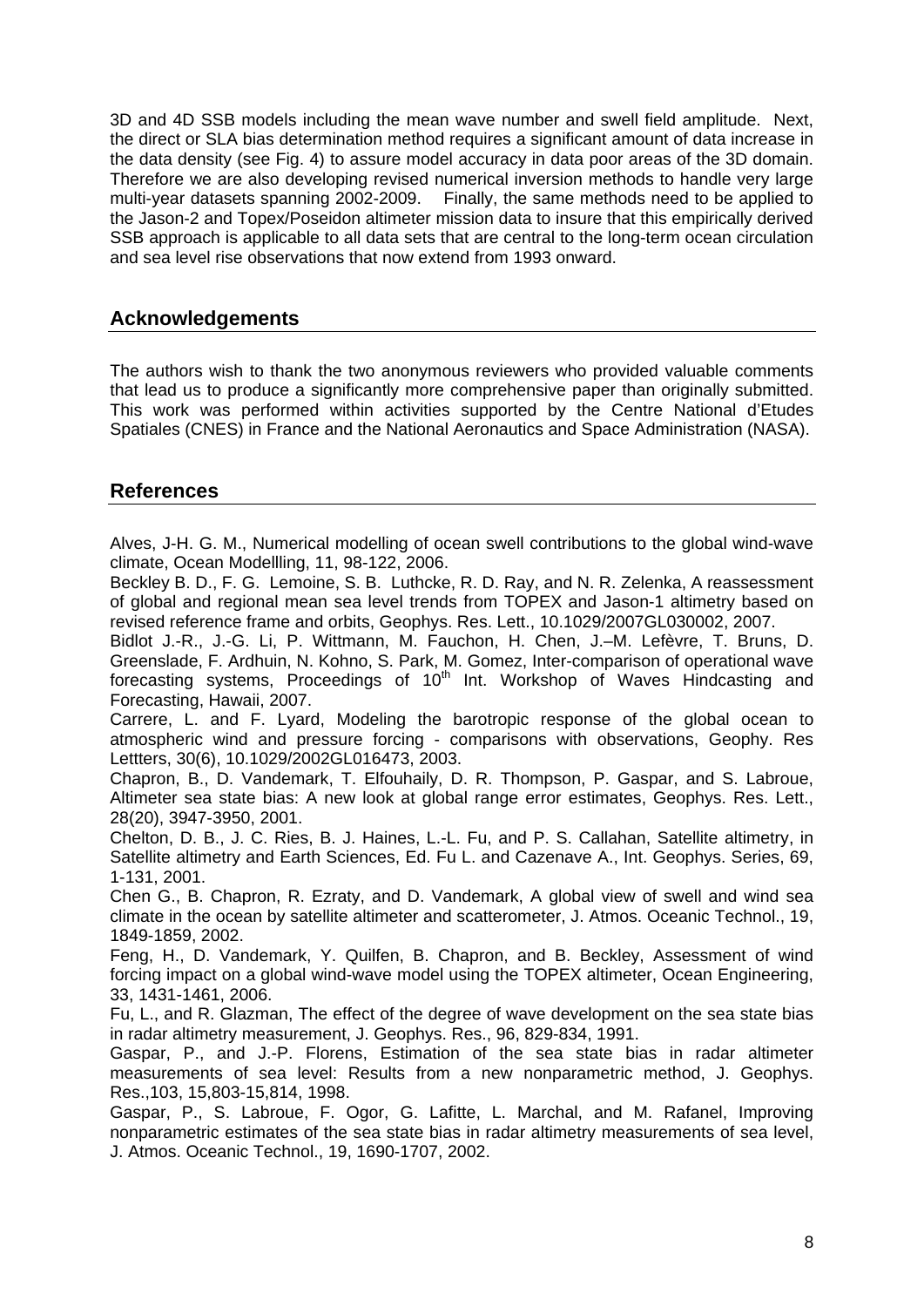Glazman, R., A. Fabrikant, M. Srokosz, Numerical analysis of the sea state bias for satellite altimetry, J. Geophys. Res., 101, 3789-3799, 1996.

Hanson, J. L., and Phillips, O.M., Automated analysis of ocean surface directional wave spectra, J. Atmos. Oceanic Technol., 18, 277-293, 2001.

Hernandez F., and P. Schaeffer, The CLS01 Mean Sea Surface: A validation with the GSFC00.1 surface, CLS technical note, pp. 14, 2001. (available at: http://www.aviso.oceanobs.com/fileadmin/documents/data/produits/auxiliaires/cls01\_ valid\_mss.pdf).

Labroue S., P. Gaspar, J. Dorandeu, O.Z. Zanife, F. Mertz, P. Vincent, and D. Choquet, Nonparametric estimates of the sea state bias for Jason-1 radar altimeter, Mar. Geod., 27, 453- 481, 2004.

Maximenko N., P. Niiler, M.-H. Rio, O. Melnichenko, L. Centurioni, D. Chambers, V. Zlotnicki, and B. Galperin., Mean dynamic topography of the ocean derived from satellite and drifting buoy data using three different techniques, in press in J. Atmos. Oceanic Technol. with with proof available at the journal website, 2009.

Melville, W. K., F. C. Felizardo., P. Matusov, Wave Slope and Wave Age Effects in Measurements of Electromagnetic Bias, J. Geophys. Res., 109(C7), 7018, doi: 10.1029/2002JC001708, 2004.

Millet, F. W., D. V. Arnold, K. F. Warnick, and J. Smith, Electromagnetic bias estimation using in situ and satellite data: 1. RMS wave slope, J. Geophys. Res., 108(C2), 3040, doi:10.1029/2001JC001095, 2003.

Minster, J. F., D. Jourdan, C. Boissier, and P. Midol-Monnet, Estimation of the sea state bias in radar altimeter Geosat data from examination of frontal systems, J. Atmos. Oceanic Technol., 9, 174187, 1992.

Rio M.-H and F. Hernandez, A mean dynamic topography computed over the world ocean from altimetry, in situ measurements, and a geoid model, *J. Geophys. Res.*, 109, C12032, doi:10.1029/2003JC002226, 2004.

Tolman, H. L., B. Balasubramaniyan, L. D. Burroughs, D. V. Chalikov, Y. Y. Chao, H. S. Chen, and V. M. Gerald, Development and implementation of wind generated ocean surface wave models at NCEP, Weather and Forecasting, 17, 311-333, 2002.

Tran N., D. Vandemark, B. Chapron, S. Labroue, H. Feng, B. Beckley, and P. Vincent, New models for satellite altimeter sea state bias correction developed using global wave model data, J. Geophys. Res., 111, C09009, doi:10.1029/2005JC003406, 2006.

Vandemark, D., N. Tran, B. D. Beckley, B. Chapron, and P. Gaspar, Direct estimation of sea state impacts on radar altimeter sea level measurements. Geophys. Res. Lett., 29(24), 2148. doi :10.1029/2002GL015776, 2002.

Vincent P., S. D. Desai, J. Dorandeu, M. Ablain, B. Soussi, P. S. Callahan, and B. J. Haines, Jason-1 geophysical performance evaluation, Marine Geodesy, 26, 167-186, 2003.

Vossepoel F. C., Uncertainties in the mean ocean dynamic topography before the launch of the Gravity Field and Steady-State Ocean Circulation Explorer (GOCE), *J. Geophys. Res.*, 112, C05010, doi:10.1029/2006JC00389, 2007.

Young, I. R., Seasonal variability of the global ocean wind and wave climate, Int. J. Climatol., 19, 931-950, 1999.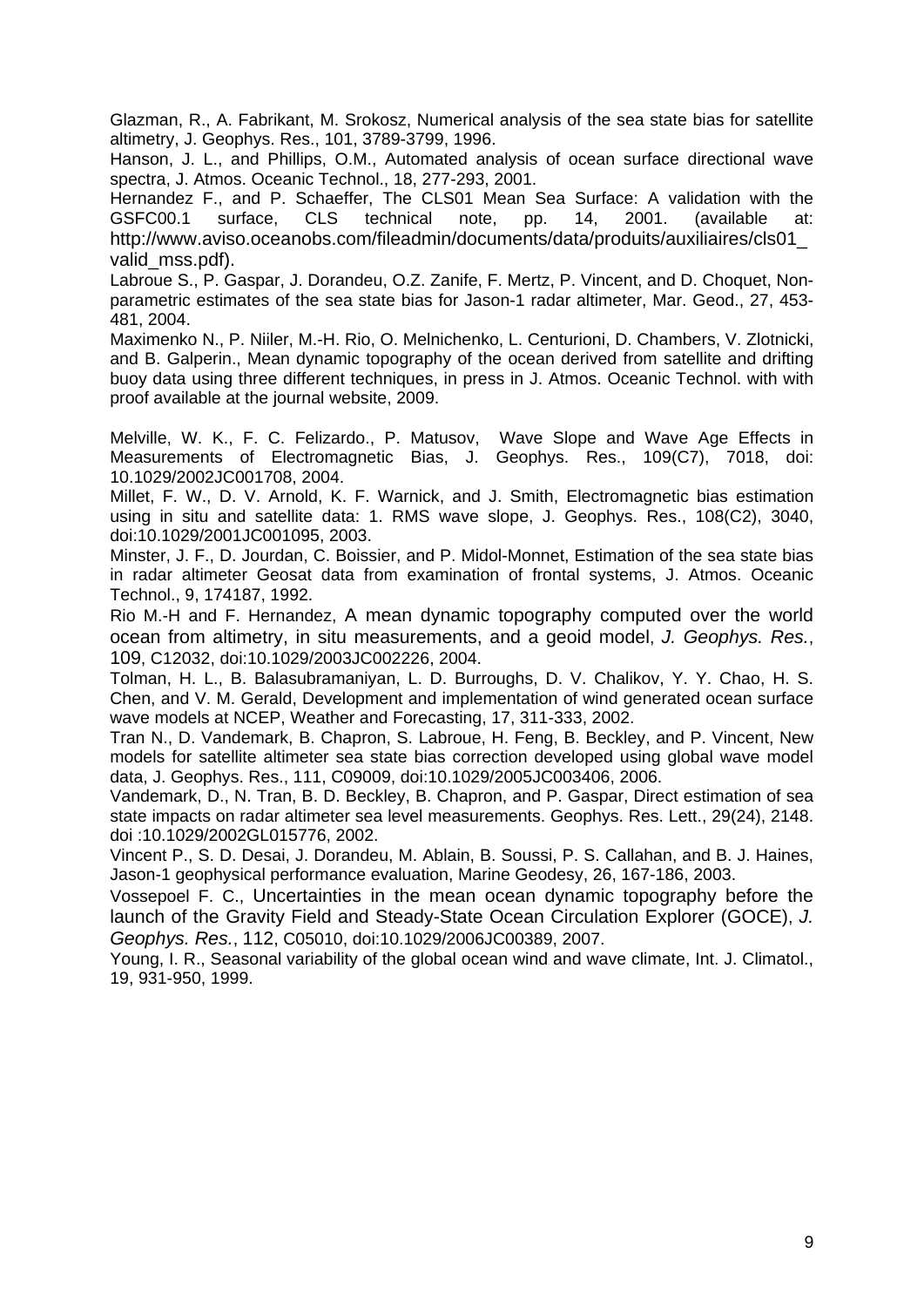# **Tables**

**Table 1**. The magnitude of variance reduction obtained with the common 2D and the new 3D SSB correction models relative to the reduction obtained when applying a 1D SSB correction (-3.8% SWH). Each estimate is for a full year of global Jason-1 altimeter data. The results are calculated using both the Jason-1 SLA and collinear (10-day) SSH difference data sets for the years indicated. Models were developed using year 2002 or 2004 data as indicated. Also provided are the total variance of both SLA and SSH differences without (w/o) SSB correction and the variance explained by the 1D SSB model.

| Jason-1 sea state bias models        |                        | Relative sea level anomaly<br>variance reduction $(cm2)$ |        |        | Relative collinear ASSH<br>variance reduction $(cm2)$ |       |       |
|--------------------------------------|------------------------|----------------------------------------------------------|--------|--------|-------------------------------------------------------|-------|-------|
|                                      |                        | Validation dataset                                       |        |        | Validation dataset                                    |       |       |
|                                      |                        | 2002                                                     | 2003   | 2004   | 2002                                                  | 2003  | 2004  |
|                                      | 2D SSB                 | 1.37                                                     | 1.62   | 1.88   | 2.80                                                  | 2.98  | 3.20  |
| 2002                                 | 3D SSB                 | 2.83                                                     | 2.65   | 3.26   | 4.18                                                  | 4.51  | 4.82  |
| version                              | Difference $(3D - 2D)$ | 1.46                                                     | 1.03   | 1.38   | 1.38                                                  | 1.53  | 1.62  |
|                                      | 2D SSB                 | 1.32                                                     | 1.72   | 2.06   | 2.79                                                  | 2.97  | 3.26  |
| 2004                                 | 3D SSB                 | 2.47                                                     | 2.74   | 3.56   | 3.89                                                  | 4.33  | 4.74  |
| version                              | Difference $(3D - 2D)$ | 1.15                                                     | 1.02   | 1.50   | 1.10                                                  | 1.36  | 1.48  |
|                                      |                        | SLA w/o SSB                                              |        |        | collinear ∆SSH w/o SSB                                |       |       |
| Total Variance (cm <sup>2</sup> )    |                        | 120.99                                                   | 121.08 | 118.72 | 82.22                                                 | 83.97 | 81.90 |
| Variance explained by 1D SSB<br>(cm² |                        | 22.55                                                    | 23.48  | 21.88  | 18.94                                                 | 18.37 | 17.24 |

# **Figures**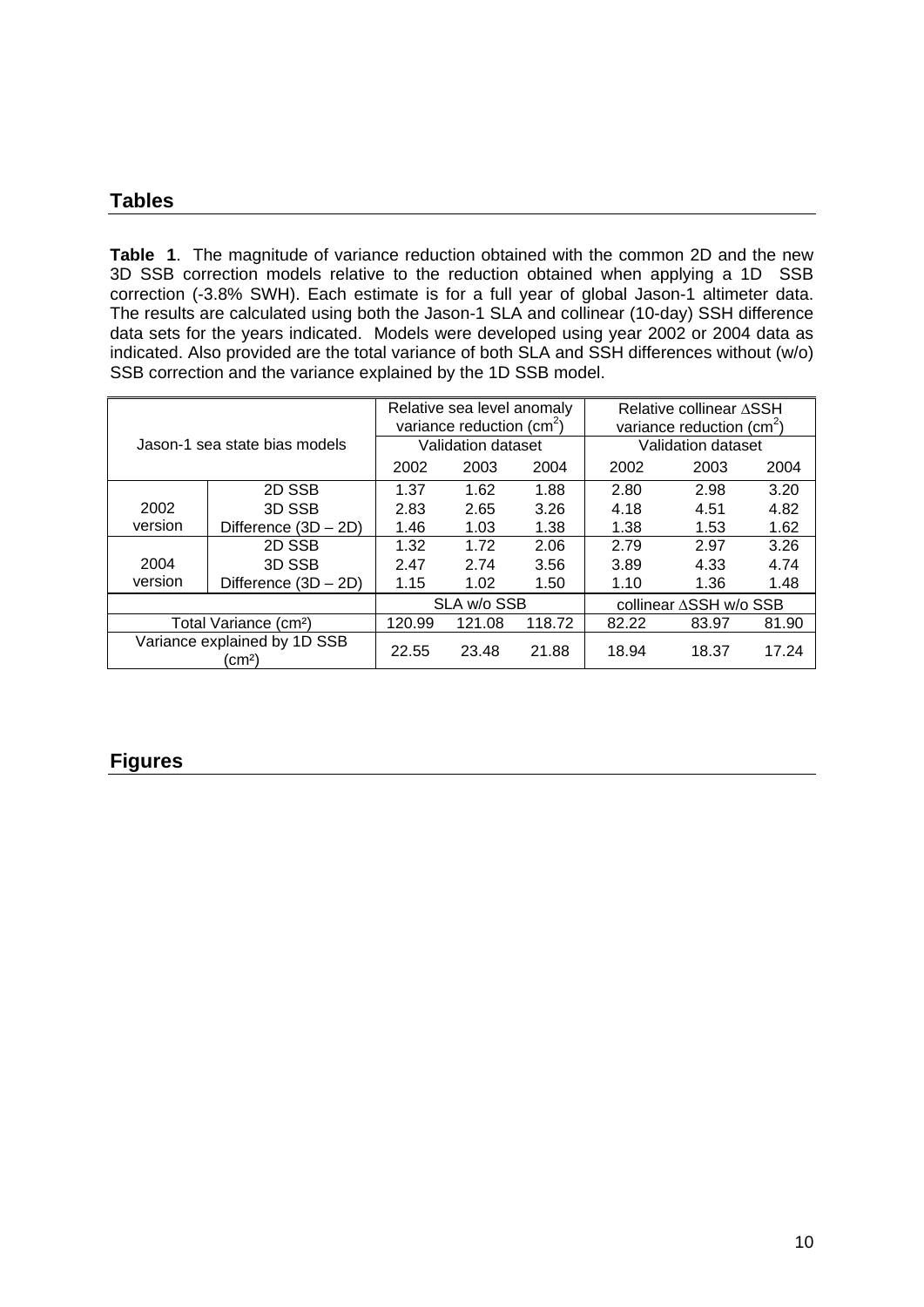

**Fig. 1**. Average altimeter sea state bias estimates versus mean wave period determined from Jason-1 SLA observations (without application of SSB correction) where SWH is fixed at 3.2 m ( $\pm$  0.1) and U is fixed at 9.5 ms<sup>-1</sup> ( $\pm$  1.0). The result includes 156,200 samples from 2002-2004 and 95% confidence intervals are shown. A normalized probability density function for the mean wave period (dashed line) is also provided.



**Fig. 2**. New 3D Jason-1 SSB estimator as a function of SWH, U, and Tm. This is shown using three 2D arrays with the respective third variable held constant. From left to right, these fixed values are  $Tm = 8.4$  s,  $U = 9.5$  m/s, and SWH = 3.2 m. Isopleths represent a given SSB value (units in cm). Shaded areas represent data density with darkest gray holding no data, medium gray: less than 20 samples, lighter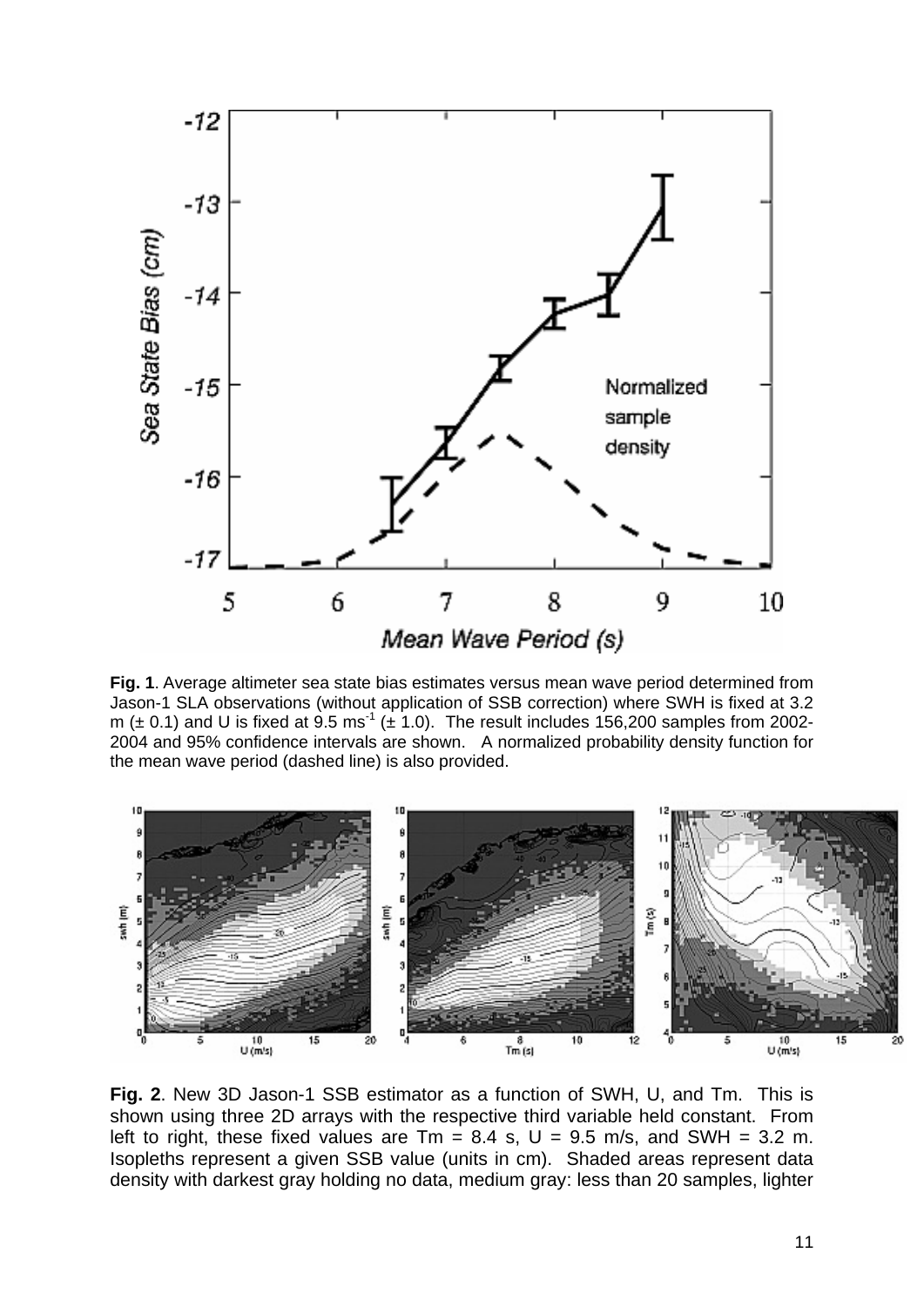shade less than 100, and the white region exceeding 100 samples per bin. The model is produced using all data in the year 2002.



**Fig. 3.** Variation with latitude of band-averaged SSH variance  $(cm<sup>2</sup>)$  reduction (positive values) obtained using the 2D and 3D models in comparison to a 1D (-3.8% SWH) benchmark. Results are obtained by collinear analyses for year 2004 and derived using 10 degree latitude bands.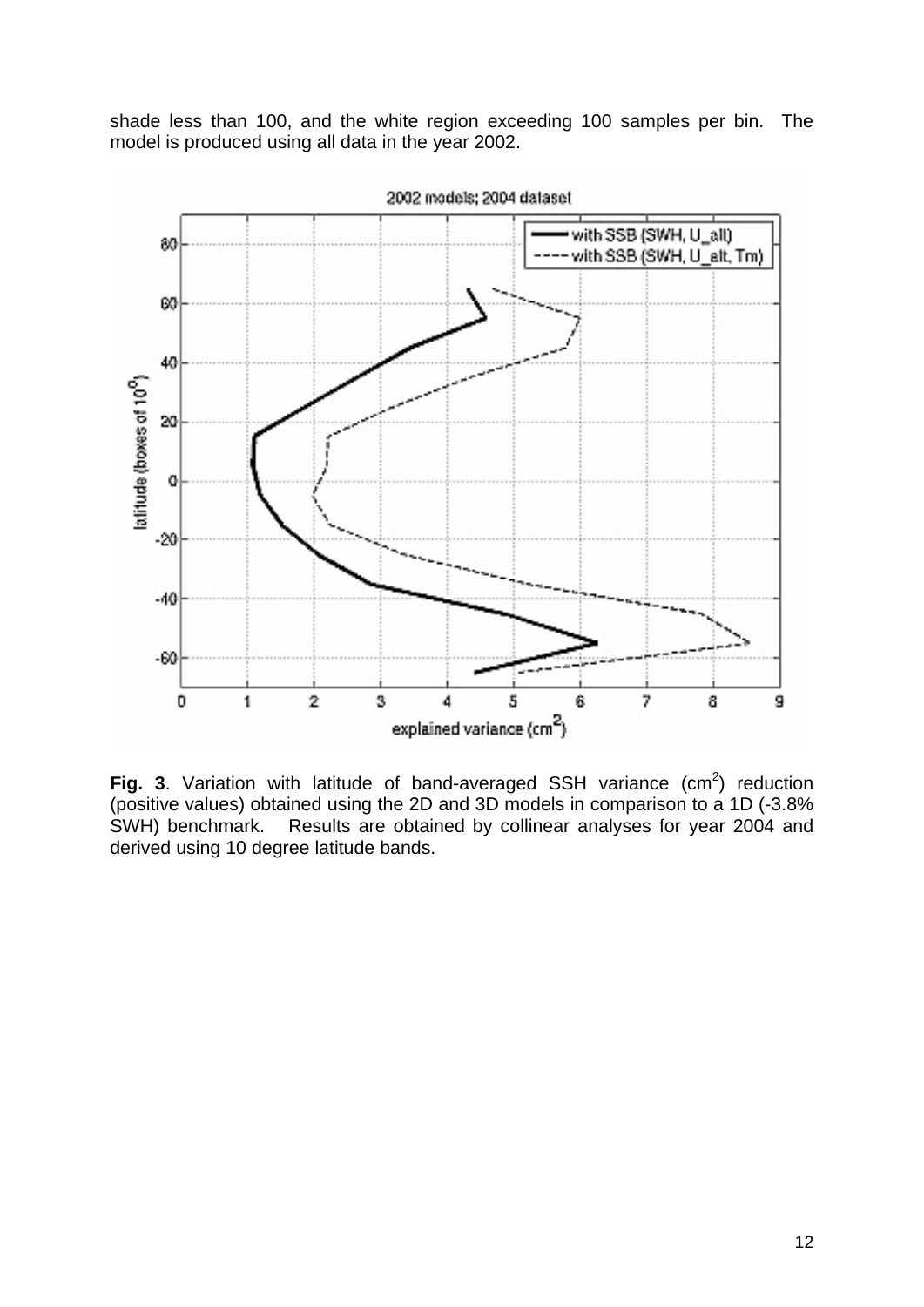

**Fig. 4**. Maps of (a) annual average of the difference (2D-3D) between the two models (in cm), and (b) variance difference (3D-2D) between the models.